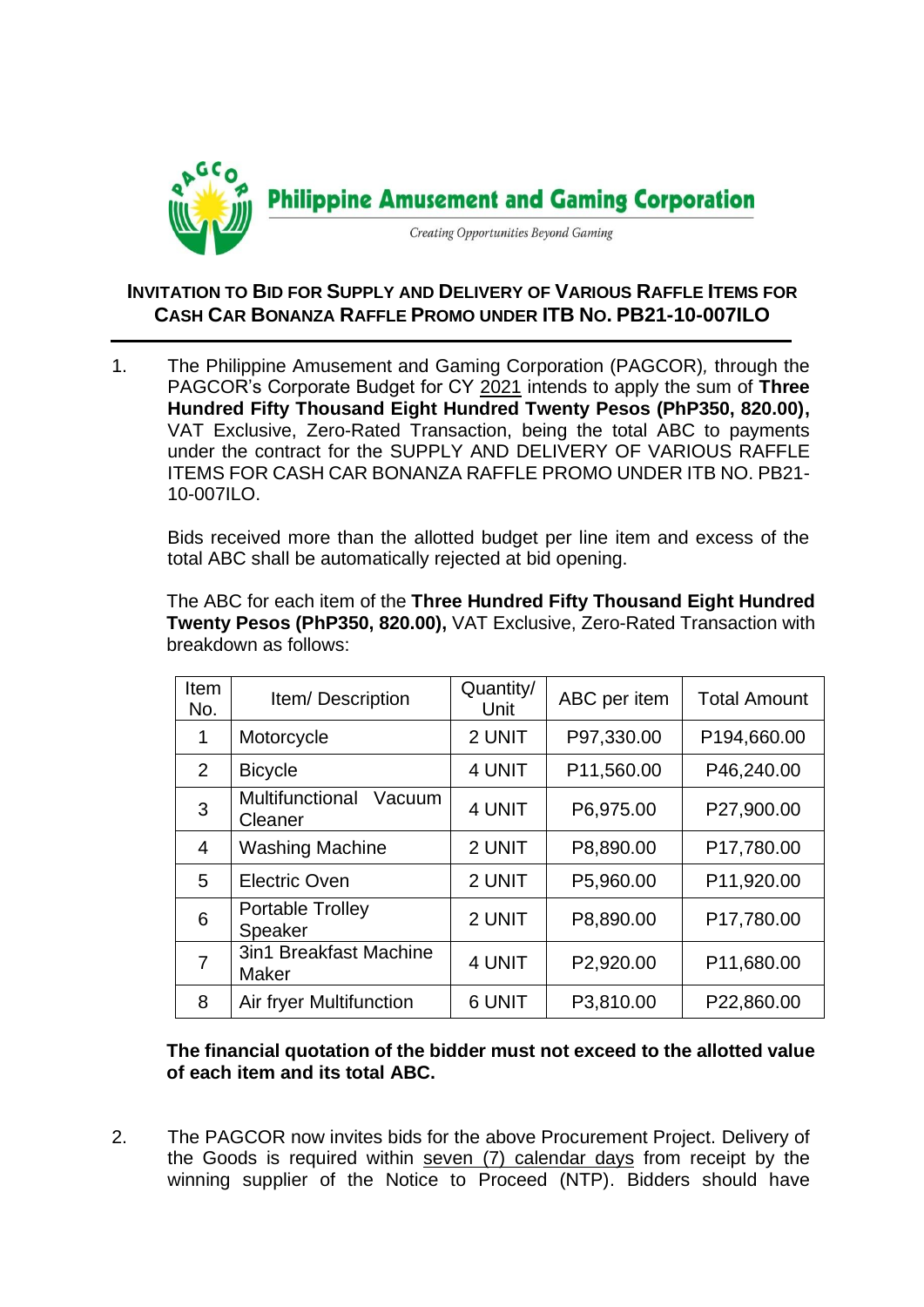completed, within **five (5) years** from the date of submission and receipt of bids, a contract similar to the Project. The description of an eligible bidder is contained in the Bidding Documents, particularly, in Section II (Instructions to Bidders).

3. Bidding will be conducted through open competitive bidding procedures using a non-discretionary "*pass/fail*" criterion as specified in the 2016 revised Implementing Rules and Regulations (IRR) of Republic Act (RA) No. 9184.

Bidding is restricted to Filipino citizens/sole proprietorships, partnerships, or organizations with at least sixty percent (60%) interest or outstanding capital stock belonging to citizens of the Philippines, and to citizens or organizations of a country the laws or regulations of which grant similar rights or privileges to Filipino citizens, pursuant to RA No. 5183.

- 4. Prospective Bidders may obtain further information from PAGCOR and interested bidders may inspect and obtain further information from the Procurement Section (PS), as the BBAC Secretariat, of PAGCOR and/or inspect the Bidding Documents at the Casino Filipino – Ilocos Norte, Second Floor (2nd Flr), Viven Hotel, San Nicolas, Ilocos Norte during office hours of PAGCOR from Monday to Friday 1:00PM to 8:00PM.
- 5. A complete set of Bidding Documents may be acquired by interested Bidders on **October 22, 2021 to November 2, 2021** from the given address and website(s) below upon payment of **Five Hundred pesos (PhP500.00)** for the Bidding Documents, pursuant to the latest Guidelines issued by the GPPB,

PAGCOR shall allow the bidder to present its proof of payment for the fees either in person, by facsimile, or through electronic means.

Prospective bidders may also download the Bidding Documents free of charge from **[www.pagcor.ph](http://www.pagcor.ph/)** and **www.philgeps.gov.ph** and may be allowed to submit bids provided that bidders pay the applicable fee of the Bidding Documents not later than the deadline for the submission and receipt of bids.

In effecting payment for the Bidding Documents, prospective bidders shall present either the Payment Slip, which may be secured from the PD, or a copy of this Invitation to Bid (ITB) to PAGCOR's Cashier, located at the Casino Filipino – Ilocos Norte, Second Floor ( $2<sup>nd Fri</sup>$ ), Viven Hotel, San Nicolas, Ilocos Norte.

- 6. The PAGCOR will not hold a **Pre-Bid Conference.**
- 7. Bids must be duly received by the BBAC Secretariat through manual submission on or before **November 2, 2021, Tuesday, 1:45PM** at the Casino Filipino – Ilocos Norte, Second Floor ( $2<sup>nd Fri</sup>$ ), Viven Hotel, San Nicolas, Ilocos Norte. Late bids shall not be accepted.
- 8. All Bids must be accompanied by a bid security in any of the acceptable forms and in the amount stated in **ITB Clause 14**.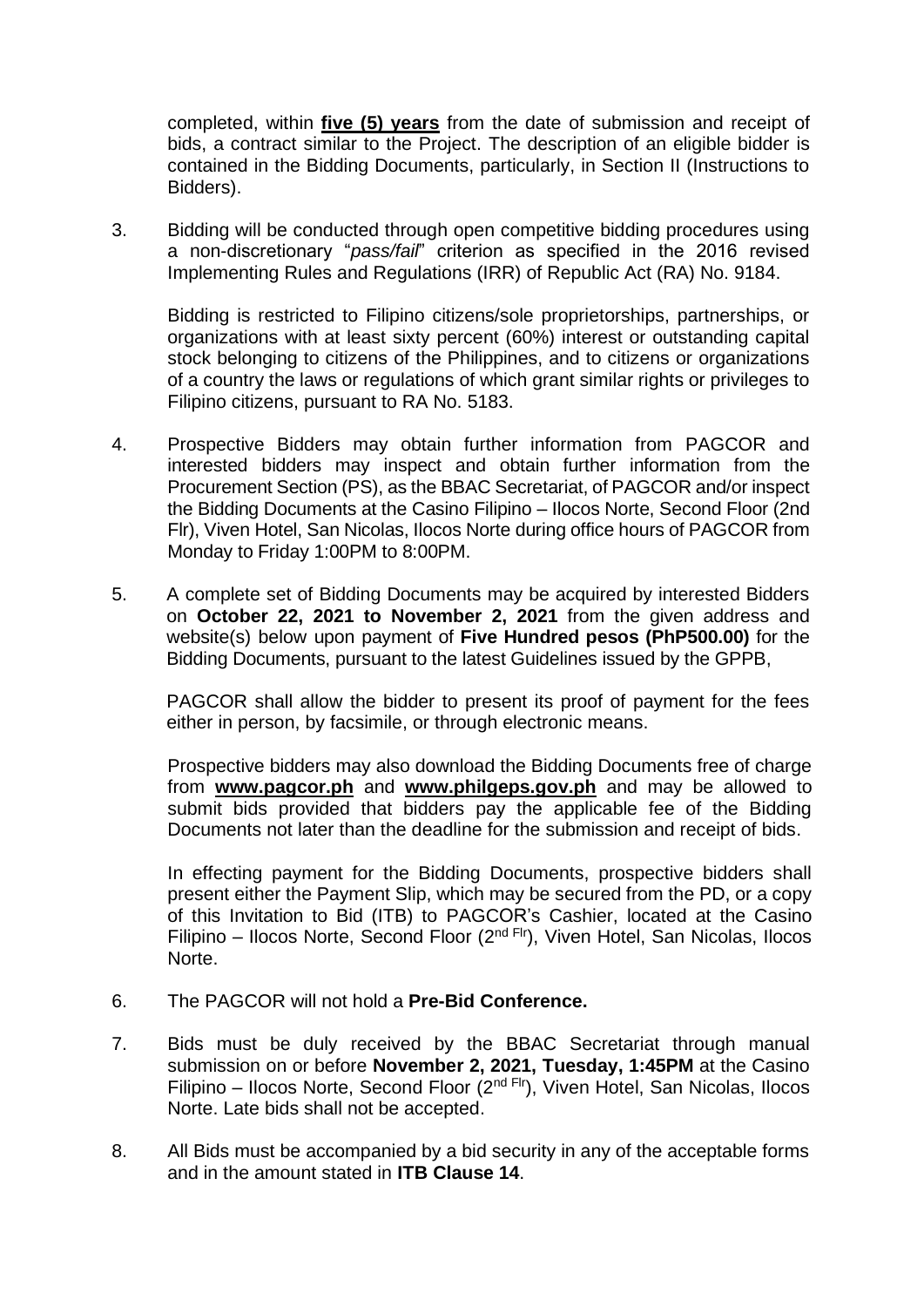- 9. Bid opening shall be on **November 2, 2021, Tuesday, 2:00PM** onwards at the at the Casino Filipino – Ilocos Norte, Second Floor  $(2^{nd}$  Flr), Viven Hotel, San Nicolas, Ilocos Norte. Bids will be opened in the presence of the bidders' representatives who choose to attend the activity.
- 10. Bidders shall bear all costs associated with the preparation and submission of their bids, and PAGCOR will in no case, be responsible or liable for those costs, regardless of the conduct or outcome of the bidding process.

Bidders should note that PAGCOR will only accept bids from those that have paid the applicable fee for the Bidding Documents.

PAGCOR assumes no responsibility whatsoever to compensate or indemnify bidders for any expenses incurred in the preparation of their bids.

In accordance with Government Procurement Policy Board (GPPB) Circular 06- 2005 - Tie-Breaking Method, the Bids and Awards Committee (BAC) shall use a non-discretionary and non-discriminatory measure based on sheer luck or chance, which is "DRAW LOTS," in the event that two (2) or more bidders have been post-qualified and determined as the bidder having the Lowest Calculated Responsive Bid (LCRB) to determine the final bidder having the LCRB, based on the following procedures:

- a) In alphabetical order, the bidders shall pick one rolled paper.
- b) The lucky bidder who would pick the paper with a "CONGRATULATIONS" remark shall be declared as the final bidder having the LCRB and recommended for award of the contract.
- 11. The PAGCOR reserves the right to reject any and all bids, declare a failure of bidding, or not award the contract at any time prior to contract award in accordance with Sections 35.6 and 41 of the 2016 revised IRR of RA No. 9184, without thereby incurring any liability to the affected bidder or bidders.
- 12. For further information, please refer to:

## **BENITO S. MONTANO**

Procurement Officer I Procurement Section (PS) Philippine Amusement and Gaming Corporation Casino Filipino – Ilocos Norte, Second Floor (2ndFlr), Viven Hotel, San Nicolas, Ilocos Norte Tel. No: (077) 600-0678 www.pagcor.ph

13. You may visit the following websites:

For downloading of Bidding Documents: *[www.pagcor.ph](http://www.pagcor.ph/) or www.philgeps.gov.ph*

Date of Issue: October 22, 2021